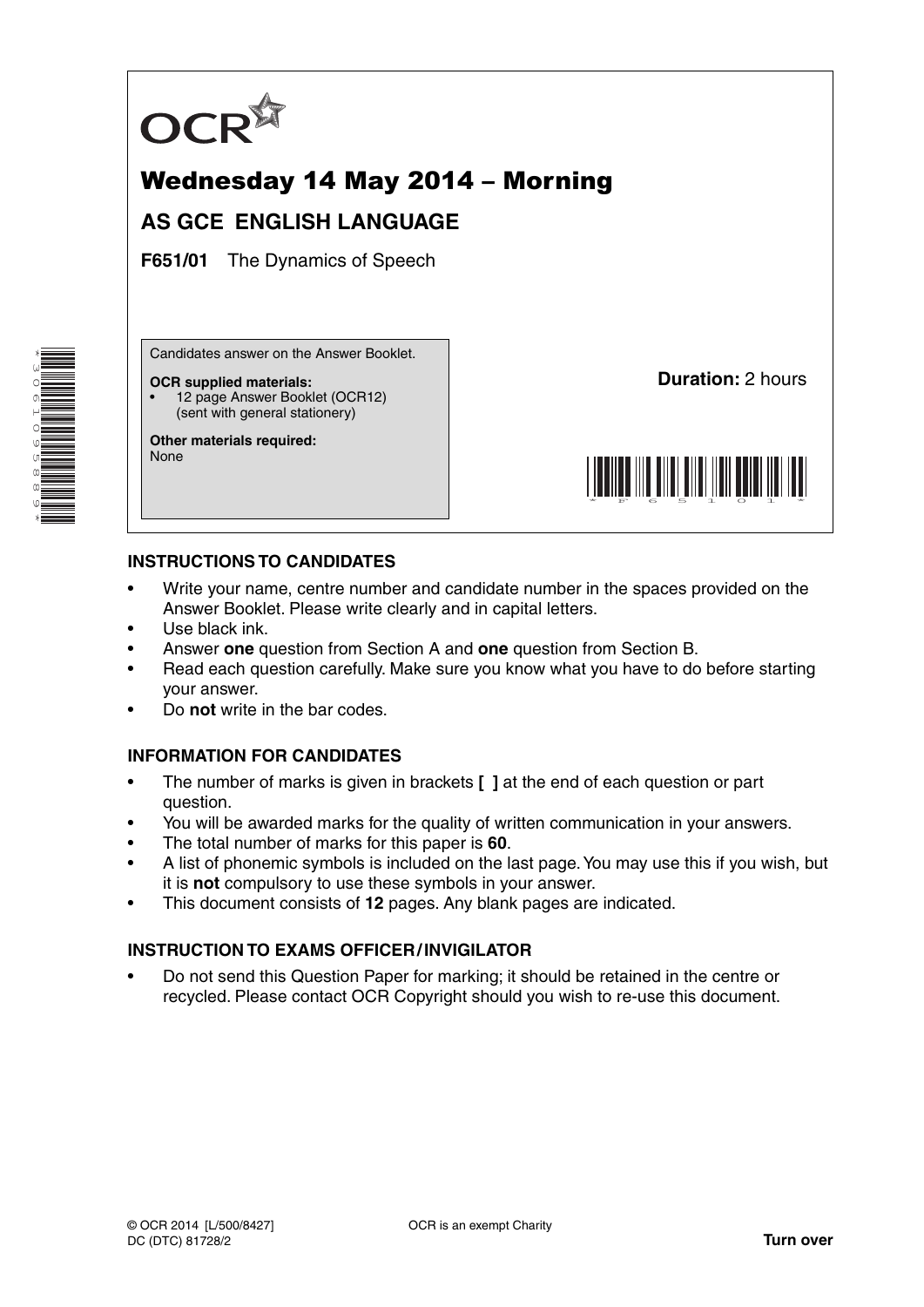#### **Section A – Speech and Children**

Answer **one** question from this section.

#### **EITHER**

**1** This is a transcription of an interaction taking place at home between a mother and her daughters Leonie (aged 3 years and 3 months) and Romana (14 months old).

| How do the speakers use language here to interact with each other?            |        |
|-------------------------------------------------------------------------------|--------|
| Support your answer by referring to specific examples from the transcription. | $[30]$ |

| <b>Mother:</b> | do you think romanas scared of something                                                                                  |    |
|----------------|---------------------------------------------------------------------------------------------------------------------------|----|
| Leonie:        | whys she scared                                                                                                           |    |
| <b>Mother:</b> | i dont know                                                                                                               |    |
| Leonie:        | what is she scared of                                                                                                     |    |
| <b>Mother:</b> | whats the matter romana (1) i dont know [laughs] she wont let go                                                          | 5  |
| Leonie:        | why wont she                                                                                                              |    |
| <b>Mother:</b> | what ARE you doing romana                                                                                                 |    |
| Leonie:        | is romana scared of something                                                                                             |    |
| <b>Mother:</b> | i think so                                                                                                                |    |
| Leonie:        | <i>i</i> think so too                                                                                                     | 10 |
| <b>Mother:</b> | i dont know what shes scared of $(1)$ OH $(.)$ she going to climb up me $(.)$<br>whats the matter                         |    |
| Leonie:        | there                                                                                                                     |    |
| <b>Mother:</b> | oh youre tired again romana (.) thats what the matter is (.) youve only just<br>got up (.) well (.) a couple of hours ago | 15 |
| Leonie:        | what did she do (.) mummy (.) that way [singing]                                                                          |    |
| <b>Mother:</b> | are you tired romana (1) leonies making a field                                                                           |    |
| Leonie:        | <b>THERE</b> [singing]                                                                                                    |    |
| <b>Mother:</b> | thats a good field (1) are we going to put some animals in it                                                             |    |
| Leonie:        | YES (1) monkey                                                                                                            | 20 |
| <b>Mother:</b> | monkey<br>11                                                                                                              |    |
| Leonie:        | he wants to go on here                                                                                                    |    |
| <b>Mother:</b> | okay $(.)$ thats it $(.)$ now what                                                                                        |    |
| Leonie:        | he doesnt fit on                                                                                                          |    |
| <b>Mother:</b> | he DOES [moves monkey] like THAT (1) thats it (1) NOW (1) giraffe (1)                                                     | 25 |
|                | what else                                                                                                                 |    |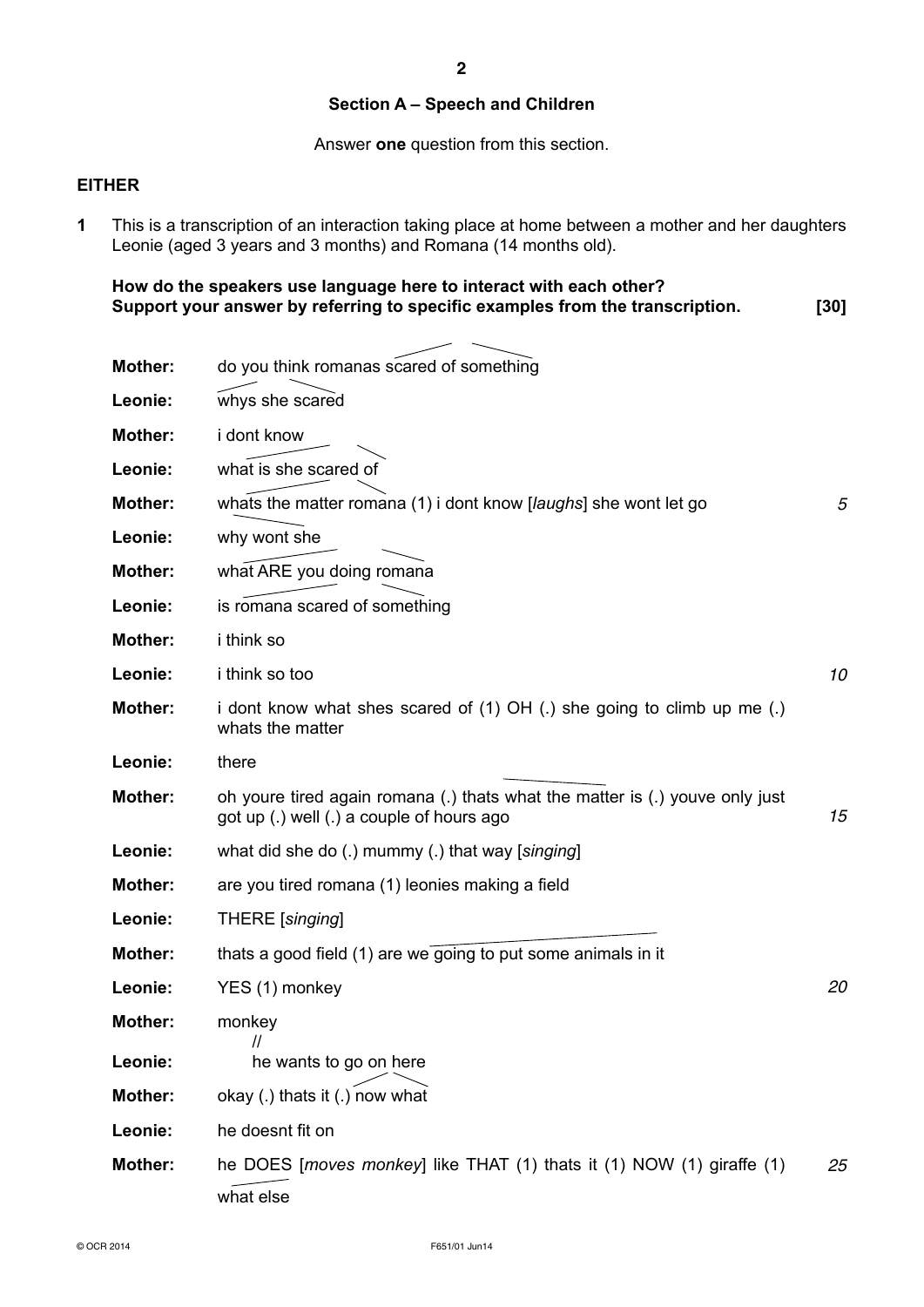| Leonie:                        | where is baby tiger                                                                                                                                                                                           |    |
|--------------------------------|---------------------------------------------------------------------------------------------------------------------------------------------------------------------------------------------------------------|----|
| <b>Mother:</b>                 | i dont know (1) stand up [looks on floor where Leonie had been sitting] i<br>dont know (.) perhaps perhaps hes lost                                                                                           |    |
| Leonie:                        | 11<br>hes not lost                                                                                                                                                                                            | 30 |
| <b>Mother:</b>                 | $^{\prime\prime}$<br>oh (.) there he is (.) LOOK LEONIE [holds<br>up baby tiger and pretends it's attacking Romana] OH BAD TIGER (.) i dont<br>think you should attack romana (.) get back into leonies field |    |
| Leonie:                        | bad tiger (.) come here                                                                                                                                                                                       |    |
| <b>Mother:</b>                 | $^{\prime\prime}$<br>here romana (.) have a snake [holds up toy snake] whats<br>this (.) SNAKE                                                                                                                | 35 |
| Leonie:                        | say SNAKE romana                                                                                                                                                                                              |    |
| <b>Mother:</b>                 | [points] whats that (.) a nice banana (.) no                                                                                                                                                                  |    |
| Romana:                        | $/f_{IS}/$                                                                                                                                                                                                    |    |
| <b>Mother:</b>                 | [points] BANANA (1) [points] FISH [lifts Romana higher up; points] fish are<br>up there                                                                                                                       | 40 |
| Leonie:                        | whats she saying                                                                                                                                                                                              |    |
| <b>Mother:</b>                 | fish are up there arent they                                                                                                                                                                                  |    |
| Leonie:                        | whats she say                                                                                                                                                                                                 |    |
| <b>Mother:</b>                 | i think romana was saying FISH (1) whats this romana                                                                                                                                                          | 45 |
| Romana:                        | $/$ fis $/$                                                                                                                                                                                                   |    |
| <b>Mother:</b>                 | /f <sub>I</sub> $\int$ /(.)/f <sub>I</sub> $\int$                                                                                                                                                             |    |
| Leonie:                        | is that a fish                                                                                                                                                                                                |    |
| Mother:                        | $\mathcal{U}$<br>whats this romana                                                                                                                                                                            |    |
| Romana:                        | $/f_I f$                                                                                                                                                                                                      | 50 |
|                                | <b>TRANSCRIPTION KEY:</b>                                                                                                                                                                                     |    |
| $(1)$ = pause in seconds       |                                                                                                                                                                                                               |    |
| $(.) = micro-pause$            |                                                                                                                                                                                                               |    |
|                                | $underlined$ = stressed sound/syllable(s)                                                                                                                                                                     |    |
|                                | $[talics]$ = paralinguistic features                                                                                                                                                                          |    |
| $\frac{1}{2}$ = speech overlap |                                                                                                                                                                                                               |    |
|                                | <b>UPPER CASE = increased volume</b>                                                                                                                                                                          |    |
|                                | $/f_{IS}$ = phonemic representation of speech sound                                                                                                                                                           |    |
| $\angle$ = rising intonation   |                                                                                                                                                                                                               |    |
| $\sim$ = falling intonation    |                                                                                                                                                                                                               |    |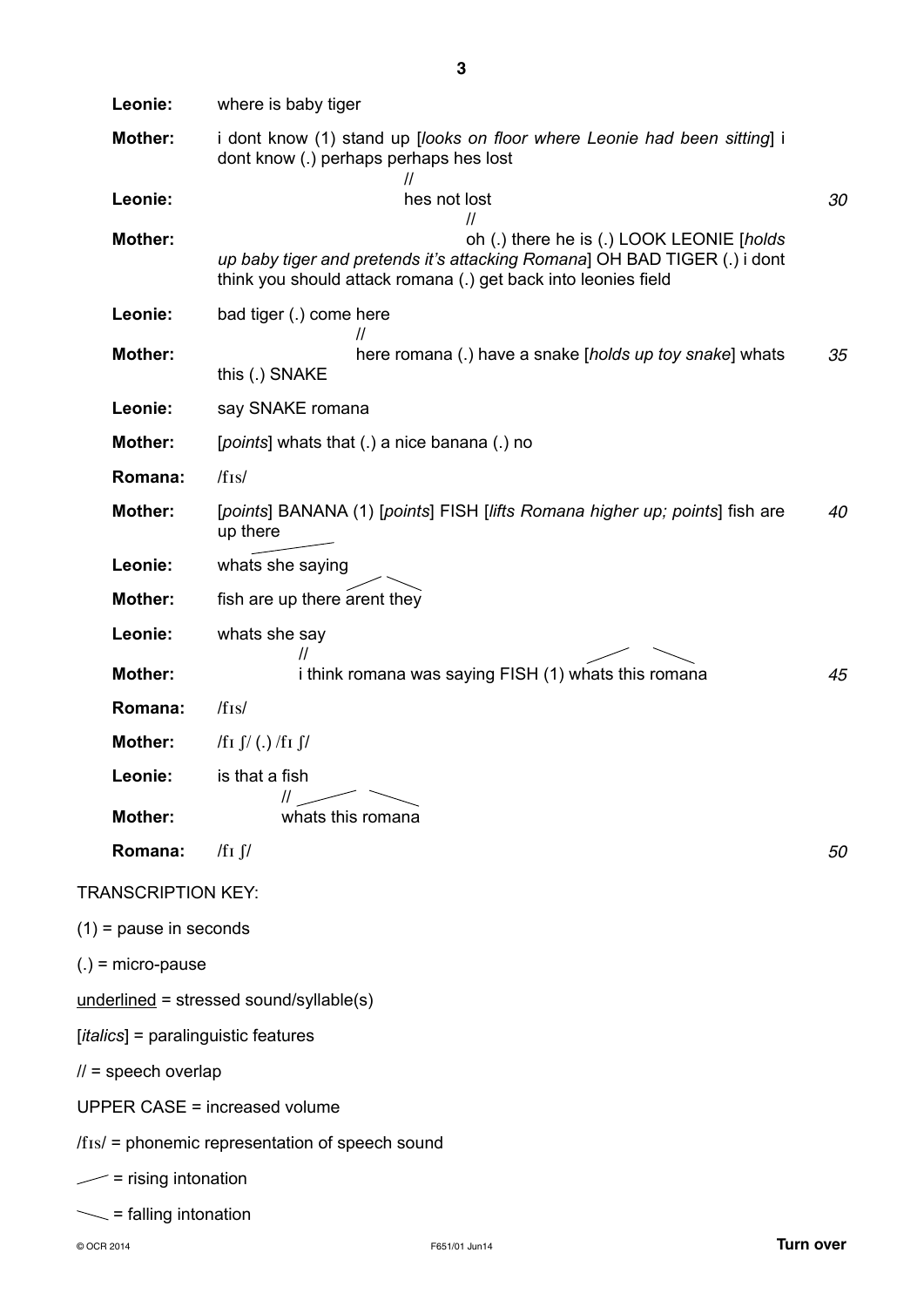- **OR**
- **2** This is a transcription of a conversation involving a group of thirteen-year-olds. They are discussing concerns about weight and diet.

## **How do the speakers use language here to interact with each other and share their concerns? Support your answer by referring to specific examples from the transcription. [30]**

| Jess:    | my friend eve she says like IM FAT (1) and its like EVE YOURE NOT FAT (.)<br>and shes like I AM (1) and people say shes fat but shes not shes really thin                                                                                        |    |
|----------|--------------------------------------------------------------------------------------------------------------------------------------------------------------------------------------------------------------------------------------------------|----|
| Caty:    | yeah and like well my friend JODIE she used to be (.) i (.) like (.) there was<br>nothing of her figure but (.) shes got this this new boyfriend and i think shes<br>trying to lose weight (.) and shes really skinny                            | 5  |
| Jess:    | eve is too                                                                                                                                                                                                                                       |    |
| Caty:    | jodie she used to be like (.) she went from like a size twelve (.) now shes a<br>size eight (.) and that was only like a couple of months (.) i said to her                                                                                      |    |
| Dan:     | why do you think they think<br>that then                                                                                                                                                                                                         | 10 |
| Jess:    | $i/d$ $\Delta$ nau/ (.) i think they just (.) shes just worrying about what other people<br>are going to say about                                                                                                                               |    |
| Caty:    | i did say /ta/ jodie the last time i was (.) that i thought shed<br>lost too much in a short period of time but she said there was nothing /ta/<br>worry about                                                                                   | 15 |
| Melissa: | MY DAD (.) he thinks hes fat but i always tell him its muscle (.) but he still<br>thinks (1) so he goes jogging all the time                                                                                                                     |    |
| Dan:     | how longs he /bɪn/ /traɪɪn/ /tə/ lose weight                                                                                                                                                                                                     |    |
| Melissa: | a while now (.) but nothings coming off /kz/ its just muscle                                                                                                                                                                                     |    |
| Dan:     | well my mum (.) she seems $/t \ge 0$ think that shes fat (.) and she lost a lot<br>of weight (1) i didnt really think she was fat (1) i $/d$ $\Delta$ nau/ really (.) i picture<br>overweight people as /bi:in/ unhealthy                        | 20 |
| Sarah:   | ive been doing like (.) making sure that i walk more (.) erm and                                                                                                                                                                                 |    |
| Ed:      | $\mathcal{U}$<br>yeah and /d3a/ think<br>thats thats like enough to make like a difference (.) to your weight                                                                                                                                    | 25 |
| Sarah:   | i / danau/ (.) i might start (.) like im /gpna/ start like swimming more and that<br>(.) just i need all of my pals to come with me (.) i dont like going by myself                                                                              |    |
| Ed:      | mm hmm (.) yeah (.) i feel a lot better with myself since ive been doing<br>boxing /An/ rugby /An/ (1) /kz/ /Am/ /train/ at least (.) /janau/ (.) /Am/ not just<br>(.) not just /sɪtɪn/ down all day (.) / Am/ /train/ /tə/ lose a /birə/ weight | 30 |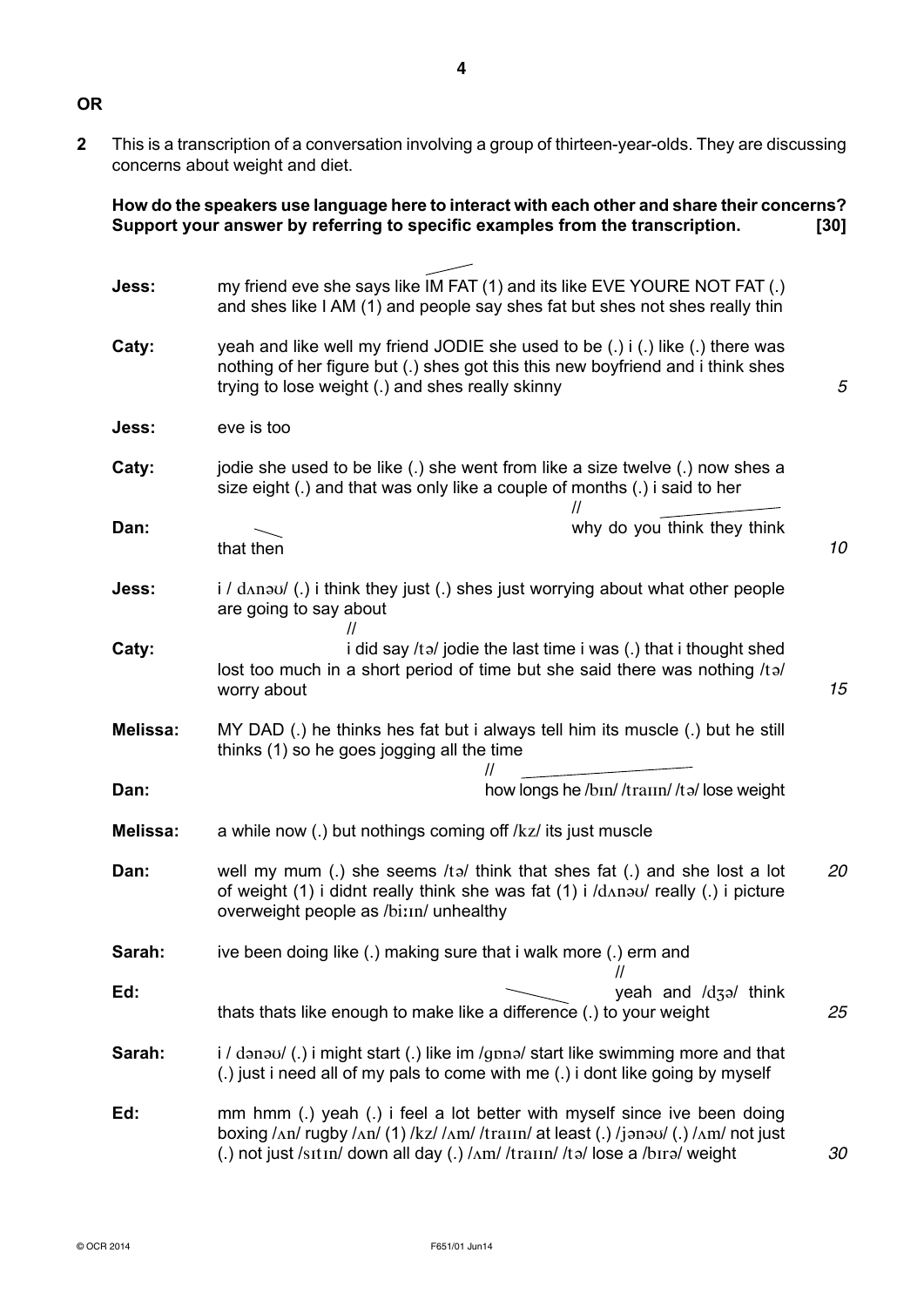- **Jo:** i wear big sizes /ʌn/ that (.) /tə/ like hide it (.) dont want anybody to see my fat
- **Dan:** how longs it really /bin/ bothering you for
- **Jo:** just (.) really (.) when i like started year eight (.) thats all i thought about (.) my weight and my size

TRANSCRIPTION KEY:

- (1) = pause in seconds
- $(.) =$  micro-pause
- $1/1$  = speech overlap
- /kz/ = phonemic representation of speech sounds
- UPPER CASE = increased volume
- $=$  rising intonation
- $\sim$  = falling intonation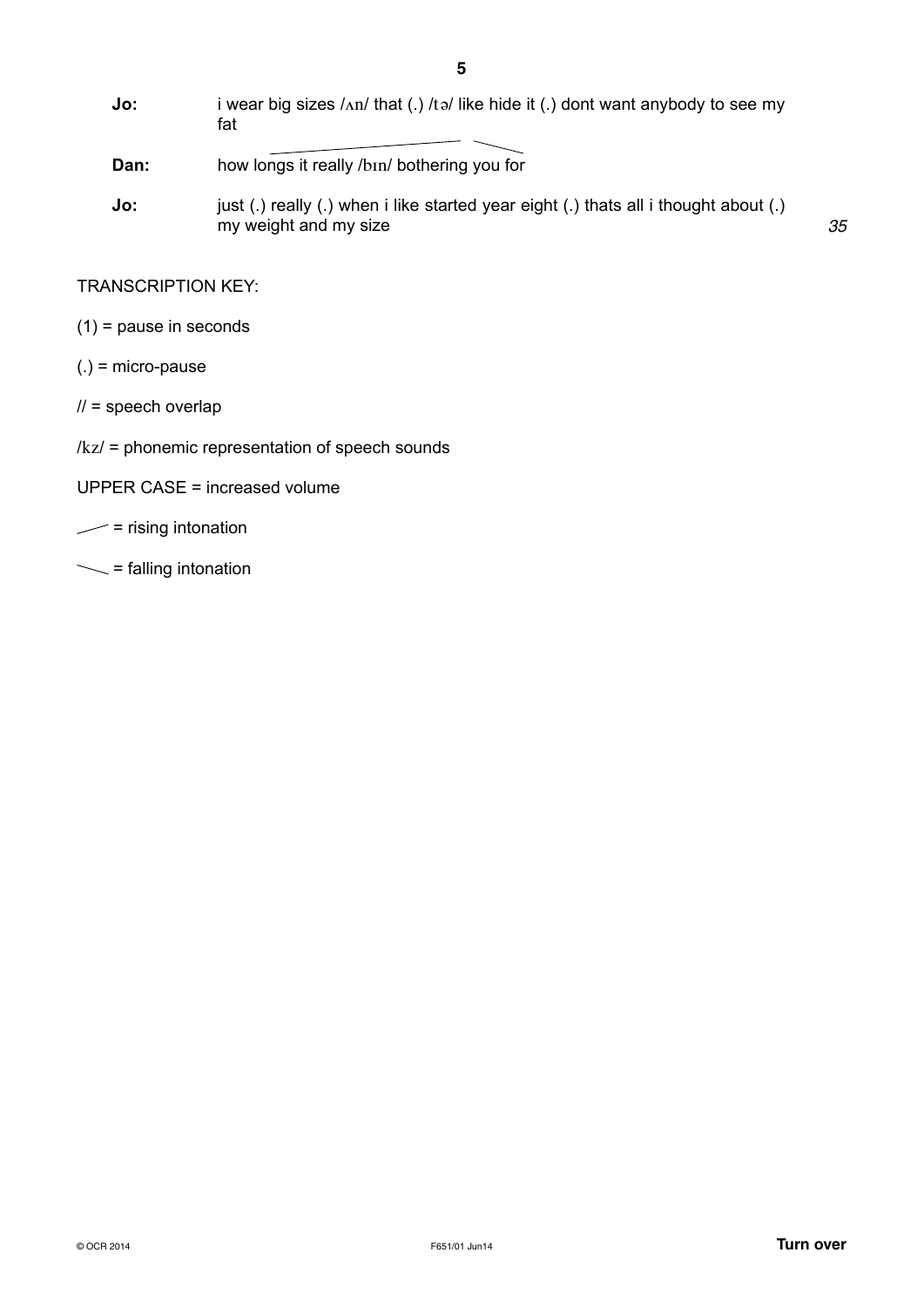#### **Section B – Speech Varieties and Social Groups**

Answer **one** question from this section.

#### **EITHER**

**3** This is a transcription of a conversation involving four young people aged 18 to 21. They are talking about trying to get tickets for live music.

 **Discuss how the speakers use language here to share their experiences. Support your answer by referring to specific examples from the transcription. [30] Steve:** i was thinking the other day (.) like (.) i was trying to phone up erm (.) / jənəυ/ (.) one of those like ticket /jənəυ/ places // **Romy: Romy: Romy:** *Romy: Romy: Romy: Romy: Romy: Romy: Romy: Romy: Romy: ROMY: ROMY: ROMY: ROMY: ROMY: ROMY: ROMY: ROMY: ROMY: ROMY: ROMY:* **Steve:** yeah **Romy:** mm hmm // **Steve:** like /tə/ /tə/ get a ticket for something and then like it was engaged (.) like (.) all day (1) and /jə/ think like (.) these like concerts like they sell out in like a second (.) and i was like (.) i would never // **Minu:** uh huh **Romy:** mm (.) when i was little **Steve:** i would never have got to all of them (.) to any of them (.) when i was young (.) if id like wanted to (.) /kz/ i would have been (.) DAD (.) GO AND GET ME A TICKET (.) hed be like (.) WE'LL JUST WAIT (.) RIGHT // **Minu: Minu: i** dont think i would // **Steve:** exactly (.) i know (.) he was like NO // **Minu: Winds Winds Weller Winds Winds Minu: Winds Winds Winds Winds Winds Winds Winds Winds Winds Winds Winds Winds Winds Winds Winds Winds Winds Winds Winds Winds Wind** down [*laughs*] **Steve:** [*laughs*] // **Romy:** no i think my first concert was // **Nisreen:** my first concert was like last year // **Romy: Romy: i** must have been about fourteen **Nisreen:** my first concert was like in the PARK (.) last year (.) id never been to a // **Minu:** OH (.) did you go to the concert in the park last year *5 10 15 20 25*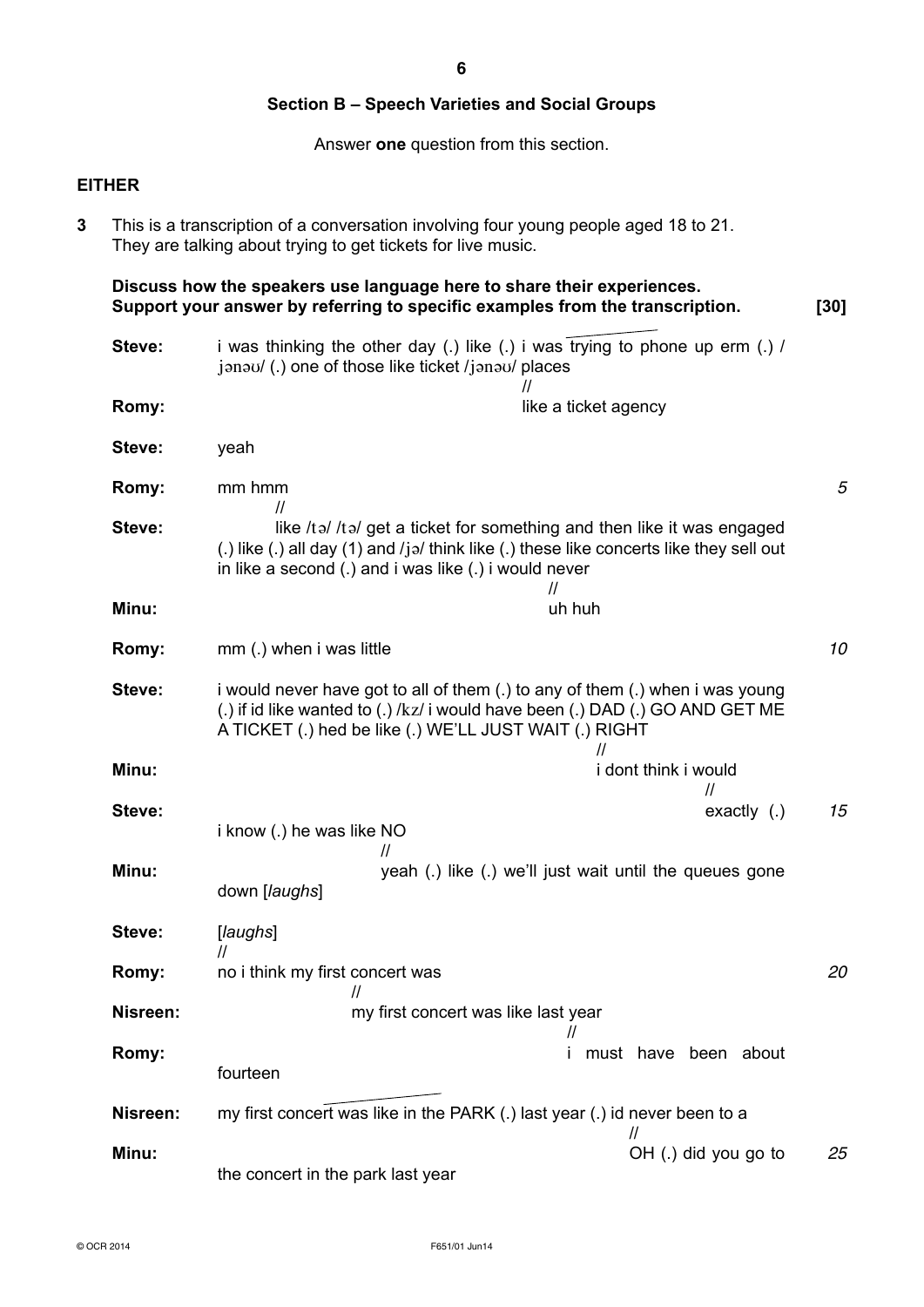| Nisreen:                                     | oh no sorry (.) not last year the year before (.) it was like sunny and<br>(.) it was brill<br>$\mathcal{U}$                                                                                                                                                    |    |
|----------------------------------------------|-----------------------------------------------------------------------------------------------------------------------------------------------------------------------------------------------------------------------------------------------------------------|----|
| Steve:                                       | mm hmm                                                                                                                                                                                                                                                          |    |
| Minu:                                        | yeah (.) like before i got my ticket                                                                                                                                                                                                                            | 30 |
| Steve:                                       | $^{\prime\prime}$<br>this years concert in the park is sold out                                                                                                                                                                                                 |    |
| Romy:                                        | i know                                                                                                                                                                                                                                                          |    |
| Minu:                                        | like i i was totally terrified /kz/ the tickets went on sale (.) like the day later<br>my friend phoned up and she was saying me and ma (.) her other friend<br>were going to get camping tickets (.) like do you want me to get you one i<br>$^{\prime\prime}$ | 35 |
| Steve:                                       | yeah                                                                                                                                                                                                                                                            |    |
| Minu:                                        | i like said (.) well ill need to check my money first (.) like i DO want to go but<br>i might need to wait a couple of weeks (1) so they got their tickets (1) i went<br>into the like the<br>$\mathcal{U}$                                                     |    |
| Romy:                                        | the ticket agency [laughs]                                                                                                                                                                                                                                      | 40 |
| Minu:                                        | 11<br>[laughs] yeah (.) like two days later and the<br>girl was like (.) we havent got camping tickets left its only the<br>saturday day tickets<br>$^{\prime\prime}$                                                                                           |    |
| Nisreen:                                     | are you camping                                                                                                                                                                                                                                                 |    |
| Minu:                                        | well yeah that was the thing (.) i came into uni like (.) OH MY GOD (.) and i<br>went on to all the ticket websites<br>$\prime\prime$                                                                                                                           | 45 |
| Nisreen:                                     | do you know what                                                                                                                                                                                                                                                |    |
| Minu:                                        | $^{\prime\prime}$<br>and after three                                                                                                                                                                                                                            |    |
| Steve:                                       | $\mathcal{U}$<br>yeah                                                                                                                                                                                                                                           |    |
| Minu:                                        | $\prime\prime$<br>after three tries i managed                                                                                                                                                                                                                   | 50 |
|                                              | to get a camping ticket                                                                                                                                                                                                                                         |    |
| <b>TRANSCRIPTION KEY:</b>                    |                                                                                                                                                                                                                                                                 |    |
| $(1)$ = pause in seconds                     |                                                                                                                                                                                                                                                                 |    |
| $(.) = micro-pause$                          |                                                                                                                                                                                                                                                                 |    |
|                                              | $/j$ <sub>j</sub> $j$ <sub>s</sub> $j$ = phonemic representation of speech sound                                                                                                                                                                                |    |
| $\frac{1}{2}$ = speech overlap               |                                                                                                                                                                                                                                                                 |    |
| [ <i>italics</i> ] = paralinguistic features |                                                                                                                                                                                                                                                                 |    |
|                                              | <b>UPPER CASE = increased volume</b>                                                                                                                                                                                                                            |    |
| $\angle$ = rising intonation                 |                                                                                                                                                                                                                                                                 |    |
| $\sim$ = falling intonation                  |                                                                                                                                                                                                                                                                 |    |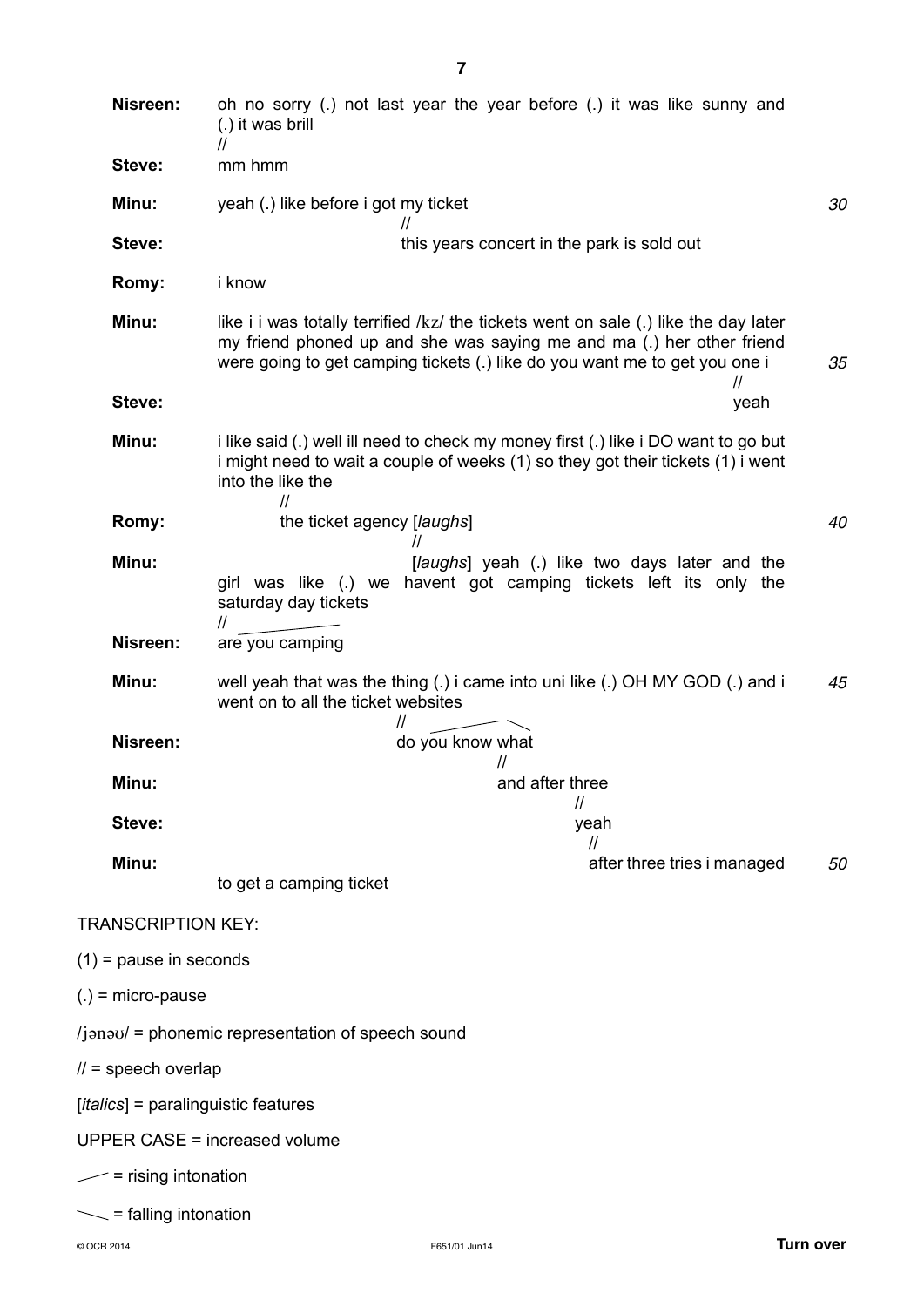- **OR**
- **4** This is a transcription of a training video designed to teach sailing to beginners. The presenter (Damien) has arranged for a volunteer (Indra) to receive some coaching from an expert (Jon).

**8**

 **Discuss how language is used here by the three main speakers (Damien, Indra and Jon) to help a beginner to understand the basics of sailing. Support your answer by referring to specific examples from the transcription. [30]**

- **Voice 1:** erm its an adventure and it gives you a sense of freedom
- **Voice 2:** i dont want to do anything too energetic (.) i just like erm the sound of the water on the boat (.) wind in the sails
- **Voice 3:** you can be as serious about it as you want to be
- **Voice 4:** it stops you sitting on the beach and just doing nothing all summer
- **Voice 5:** and ive been out of there for three hours and loved every minute of it
- **Voice 6:** you can go from being a total novice to someone whos got a reasonably good idea by the end of one week
- **Indra:** when youre on your own you will thrive in it (.) its a really good feeling

**Damien:** all these people have discovered a passion for one of the most popular recreational sports (.) SAILING (.) and as you can see (.) you can take it up at any age (1) NOW (1) sailing en (.) encompasses windsurfing (.) dinghy sailing (.) and ocean cruising (.) and if youve got millions of pounds [*laughs*] if youve got millions of pounds to spend you can enter the FASTNET or the ADMIRALS CUP (1) but whatever level or whatever part of sailing you want to take up (.) the basic techniques are best learnt in a dinghy or sail boat because its less expensive and a lot more simple to operate (1) and that's the purpose of this video (.) to learn the most basic techniques as quickly as possible and to be at one with the wind (2) NOW (2) now since i take to water like a duck does to orange sauce (.) i enlisted the help of INDRA here [*points to Indra*] because if theres any fooling in the water to be done id rather she did it and not me [*laughs*] thats all right by you isnt it indra *10 15 20*

- **Indra:** [*laughs*] well it seems just a little bit unfair but im sure i could put up with it
- **Damien:** now since ive just about learnt the difference between the sharp end and the blunt end of a boat [*laughs*] ive decided to get some expert advice from a top coach (1) JON (.) hi jon *25*

**Jon:** hi damien (.) hi indra

**Indra:** hi

**Jon:** OKAY (1) now (.) launching with an onshore wind demands a positive approach (1) walk the boat out until the water is deep enough for you to put the daggerboard down far enough so that you'll be able to sail away *30*

**Indra:** like this

**Jon:** thats it (1) now push the rudder down (1) prepare everything because if you get it wrong you'll be straight back on the beach again (1) and then climb in and sail away

[*music plays; sounds of water*]

*35*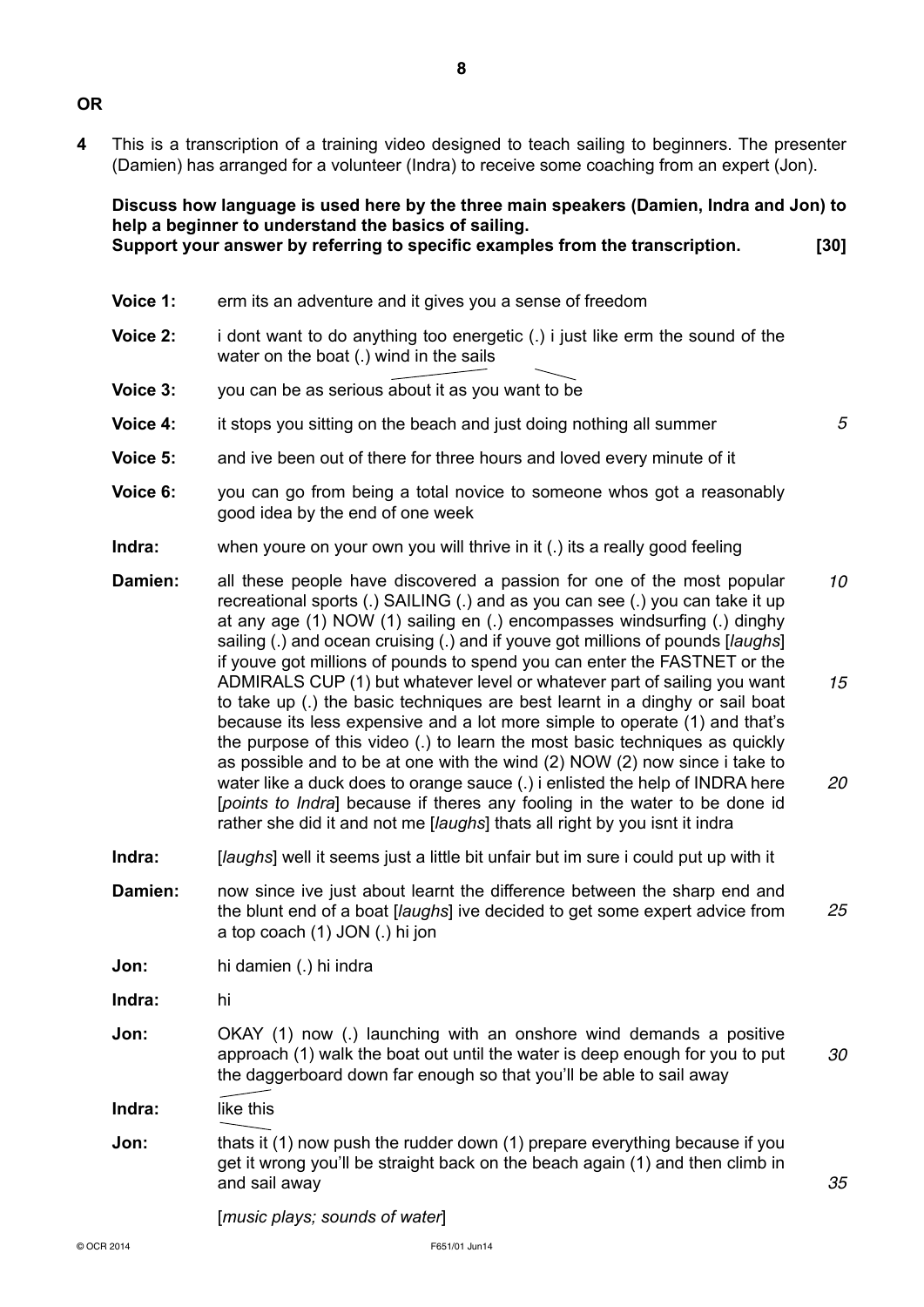| choose the tack which takes you most directly offshore (.) and when youre<br>clear (.) and only then (.) its time to worry about the technique by getting the<br>daggerboard the rest of the way down and sailing efficiently                                                                                                                                                                                                                                                                                                                                                                |                  |
|----------------------------------------------------------------------------------------------------------------------------------------------------------------------------------------------------------------------------------------------------------------------------------------------------------------------------------------------------------------------------------------------------------------------------------------------------------------------------------------------------------------------------------------------------------------------------------------------|------------------|
| [music and sounds of water again]                                                                                                                                                                                                                                                                                                                                                                                                                                                                                                                                                            | 40               |
| returning with an onshore wind is potentially the most spectacular of the<br>lot (.) if you dont do something youll sail straight up the beach and rip the<br>bottom out of the boat (2) so (1) as you come in (.) RAISE the daggerboard<br>(.) LIFT the rudder (1) and then when you come into shallow water turn the<br>boat up (.) UP (.) towards the wind (.) to lose power for the sail and stop<br>before you hit those rocks (1) then (.) as before (.) step out to the shallow<br>water (.) LIFT out the daggerboard (.) RAISE the rudder completely (.) and<br>lift the boat ashore | 45               |
| WOW (1) that was (.) that was                                                                                                                                                                                                                                                                                                                                                                                                                                                                                                                                                                |                  |
| that was BRILLIANT indra (.) did you<br>11                                                                                                                                                                                                                                                                                                                                                                                                                                                                                                                                                   | 50               |
|                                                                                                                                                                                                                                                                                                                                                                                                                                                                                                                                                                                              |                  |
| you did really well (1) NOW (1) now weve covered the basic techniques of<br>sailing (.) the best way of putting them into practice is by sailing round the<br>triangular course (.) and so ive laid out these three marks                                                                                                                                                                                                                                                                                                                                                                    |                  |
| do i start down at the far end                                                                                                                                                                                                                                                                                                                                                                                                                                                                                                                                                               | 55               |
| yeah (.) we'll start down at the far end of what we call the (.) the leeward<br>mark (.) and from there youll have to tack all the way up to this closest one<br>(.) the windward mark                                                                                                                                                                                                                                                                                                                                                                                                       |                  |
| and then                                                                                                                                                                                                                                                                                                                                                                                                                                                                                                                                                                                     |                  |
| from there its a reach out to the far end to the wind mark (1) drive there and<br>back to the beginning again                                                                                                                                                                                                                                                                                                                                                                                                                                                                                | 60               |
| <b>GREAT</b>                                                                                                                                                                                                                                                                                                                                                                                                                                                                                                                                                                                 |                  |
| we'll try it a few times just to put it all into practice                                                                                                                                                                                                                                                                                                                                                                                                                                                                                                                                    |                  |
| okay lets go                                                                                                                                                                                                                                                                                                                                                                                                                                                                                                                                                                                 |                  |
| <b>TRANSCRIPTION KEY:</b>                                                                                                                                                                                                                                                                                                                                                                                                                                                                                                                                                                    |                  |
| $(1)$ = pause in seconds                                                                                                                                                                                                                                                                                                                                                                                                                                                                                                                                                                     |                  |
| $(.) = micro-pause$                                                                                                                                                                                                                                                                                                                                                                                                                                                                                                                                                                          |                  |
|                                                                                                                                                                                                                                                                                                                                                                                                                                                                                                                                                                                              | i LOVED it<br>11 |

 $11$  = speech overlap

UPPER CASE = increased volume

[italics] = paralinguistic features

 $\angle$  = rising intonation

= falling intonation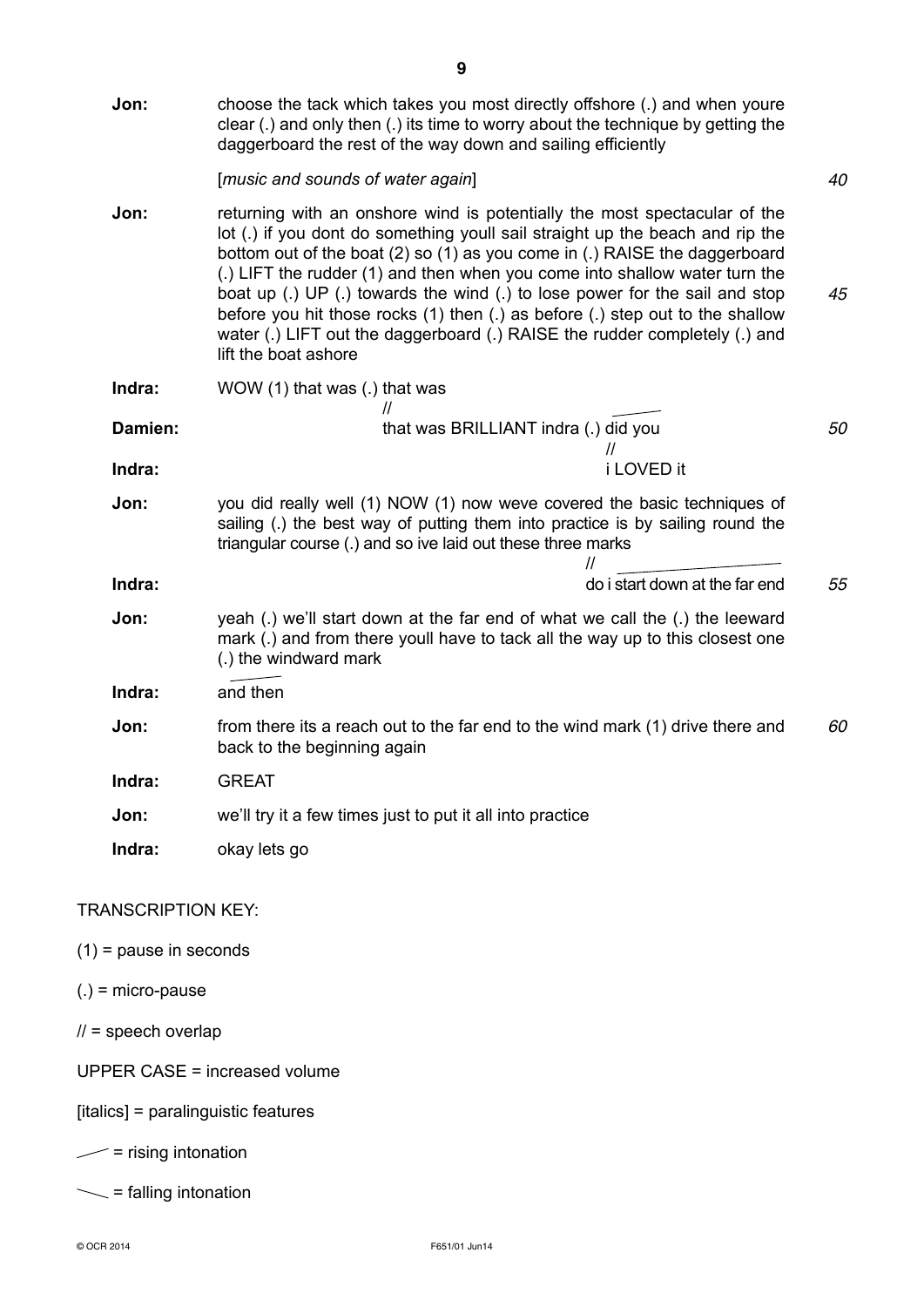### **BLANK PAGE**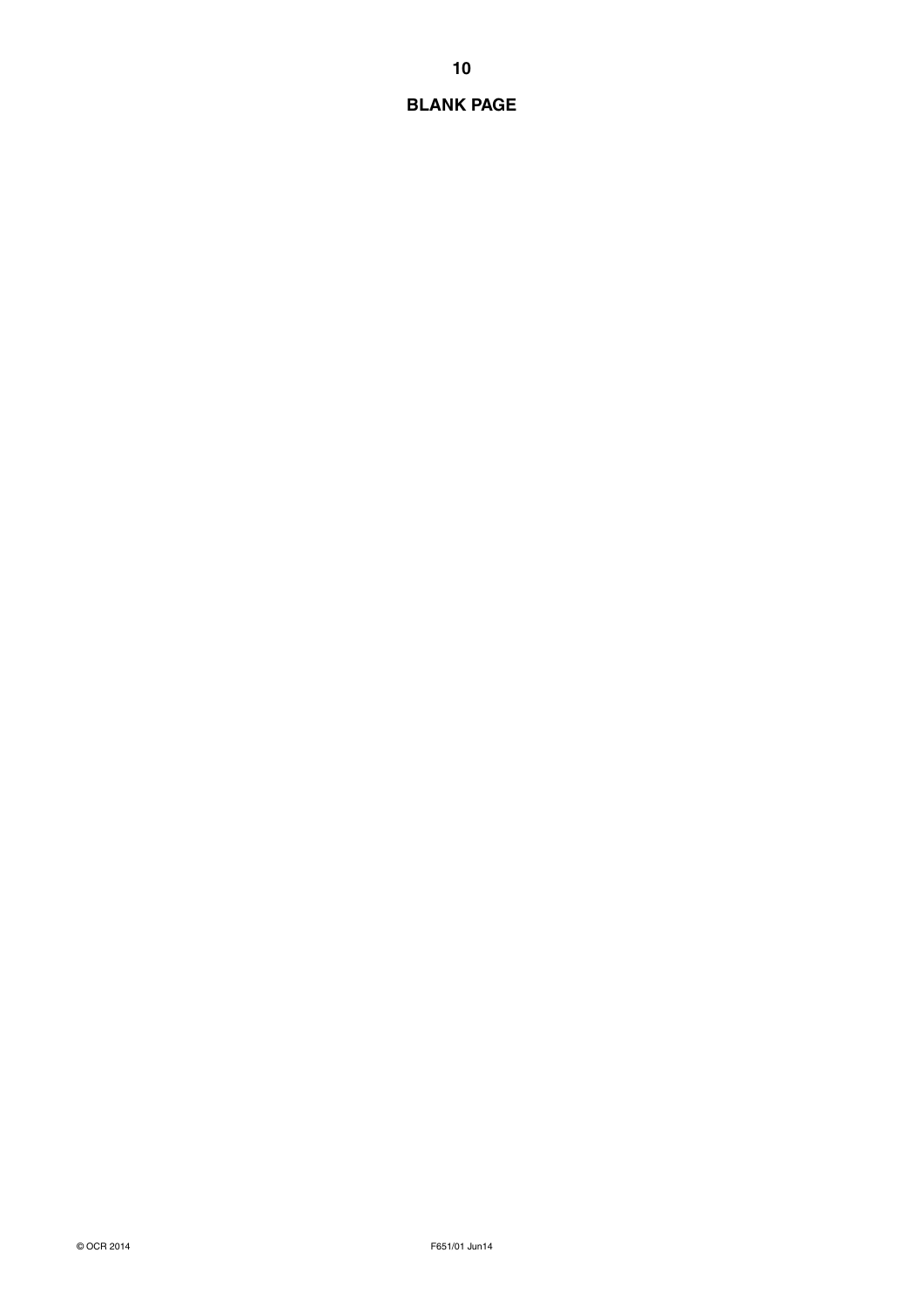

#### **Copyright Information**

OCR is committed to seeking permission to reproduce all third-party content that it uses in its assessment materials. OCR has attempted to identify and contact all copyright holders whose work is used in this paper. To avoid the issue of disclosure of answer-related information to candidates, all copyright acknowledgements are reproduced in the OCR Copyright Acknowledgements Booklet. This is produced for each series of examinations and is freely available to download from our public website (www.ocr.org.uk) after the live examination series. If OCR has unwittingly failed to correctly acknowledge or clear any third-party content in this assessment material, OCR will be happy to correct its mistake at the earliest possible opportunity.

**11**

For queries or further information please contact the Copyright Team, First Floor, 9 Hills Road, Cambridge CB2 1GE.

OCR is part of the Cambridge Assessment Group; Cambridge Assessment is the brand name of University of Cambridge Local Examinations Syndicate (UCLES), which is itself a department of the University of Cambridge.